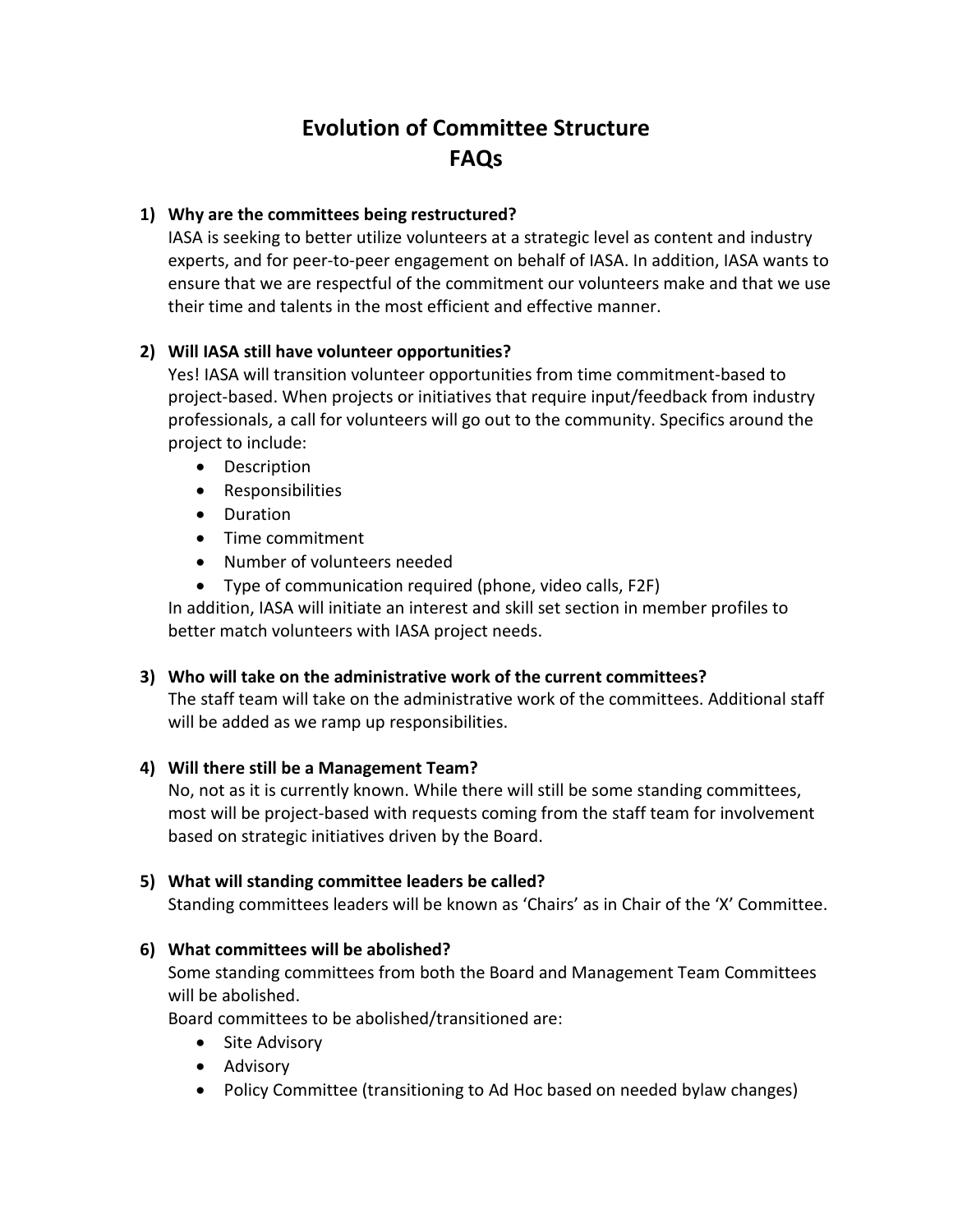• Compensation

Management Team Committees to be abolished/transitioned are:

- Business Show
- Marketing
- Membership
- 8 Phases

# **7) Are there changes to any other committees?**

Yes. The Finance and Audit Board Committees will be separated and Chaired by two different Board members. Currently the Treasurer Chairs both committees. The Education Committee will be redesigned with an over-arching responsibility to oversee all educational product lines. Members of this redesigned committee will be Chairs of the following components:

- ACPC (Annual Conference Program Committee)
- Executive Education
- eLearning

These committees will now become sub-committees of the Education Committee.

# **8) What committees will there be?**

Board Committees:

- Executive
- Finance
- Audit (This committee has been separated from Finance to eliminate conflict of interest.)
- Nominating
- Strategic Planning

Standing Committees:

- Chapter Advisory
- Volunteer Development
- Education
	- o Annual Conference Program Committee
	- o Executive Education
	- o eLearning

# **9) Who will the Education Committee be comprised of?**

Chairs and the Directors of the three sub-committees will sit on the new Education Committee. In addition, content experts from new fields of study may be asked to sit on the committee to develop and/or procure new content tracks.

# **10) When will this transition take place?**

This transition will go into effect with the new fiscal year.

# **11) Will there still be scheduled monthly calls for the remaining committees.**